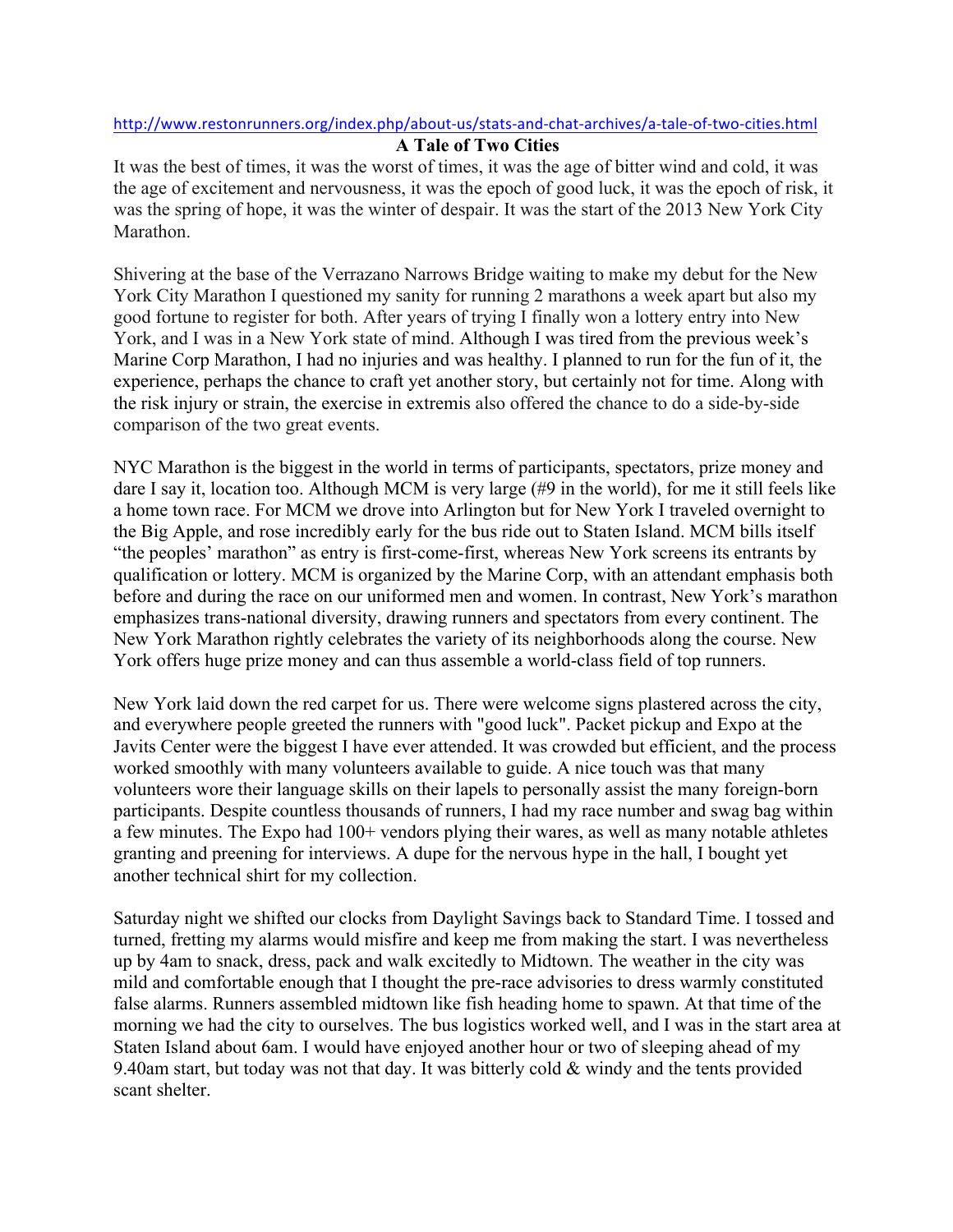There were no chairs, no food and no hot beverages to warm us during the long wait. We huddled and shivered in dawn's penumbra. We were frequently scanned, frisked, sniffed and questioned by the omnipresent security. In the meantime, I chatted with runners from Norway, Croatia, Australia, South Africa and Berlin. Old hands advised young pups on how to master the course. The topics of the Boston bombing, Hurricane Sandy and the cold weather peppered the conversation. Event organizers herded, assembled, packaged and sorted runners into colors, corrals and waves. I felt very much like a small widget on a very large production line.

Despite the long wait in the bitter cold, as my start approached, my adrenalin pumped, and my vagabond shoes, they longed to stray. Sinatra's "New York New York" echoed across the start area. Although 46,000 toed the start line, it all flowed well and within 2 minutes I shuffled across its boundary. Running across the Verrazano Narrows Bridge, I saw Downtown Manhattan glistening in the morning like a faraway pearl, knowing we were running its way. The distant Hudson River helped get us in a New York state of mind. The Bridge provided a great vantage of the city spread before us, generating anticipation. Police helicopters whirred constantly around us, making us all feel very VIP-like. Having crossed the Bridge, we were into Brooklyn about Mile 2. The locals had turned out in force to support us. Every few blocks was another band and another street party, with no two alike. The buildings offered some protection from the cold breeze, enabling us to briefly defrost; however, the relief was short-lived, and the rest of the day alternated between frigid wind and comfortably cool. Water stops at least every 2 miles, often more. We ran through Brooklyn's various neighborhoods for about 10 miles; never before had I realized how big, festive or culturally diverse the borough's character.

An area that especially stood out for me was Williamsburg, home to many Hasidic Jews. Entering it was as if penetrating both time and space. The section was quieter, without any music, much less cheering, and for a brief time the only sound was the slap-slap of running feet. The atmosphere was austere and desolate, as expressionless men cloaked in funereal black watched us run by, their thoughts a mystery. Next was a dramatic shift from this sepulchral zone to the pulsating vibrancy and enthusiasm of a Puerto Rican neighborhood.

After Brooklyn we made a turn through Queens, and then at about mile 16 we headed over the Queensboro Bridge - aka  $59<sup>th</sup>$  Street Bridge. Just kicking down the cobblestones, looking for fun and feeling groovy. Coming down a spiral ramp off Queensboro Bridge and into Manhattan I could hear a dull roar in the distance and it raised my skin in goosebumps. Turning onto  $1<sup>st</sup>$ Avenue that roar turned into thunder, it was electrifying. 1st Avenue for the next 4 miles was packed with spectators 10-20 deep the entire way. We ran right through the very heart of it, New York, New York. Manhattan is a concrete jungle and the canyons are lined by skyscrapers. By contrast the Marine Corp Marathon can only offer a salient Washington Monument.

Along  $1<sup>st</sup>$  Ave I was running next to Elvis (or possibly an impersonator) and at some point we collided, stopping my Garmin watch. By the time I realized this and restarted my watch I missed a few minutes and so the rest of the race was an estimate time-wise. We runners have become so tied to our toys, we can't run without them. 1st Avenue was loud and cheerful, lots of noise, music and high fives. A minor annoyance here was the odd spectator crossing the busy course and I had a few near misses. I am sure there were many collisions.